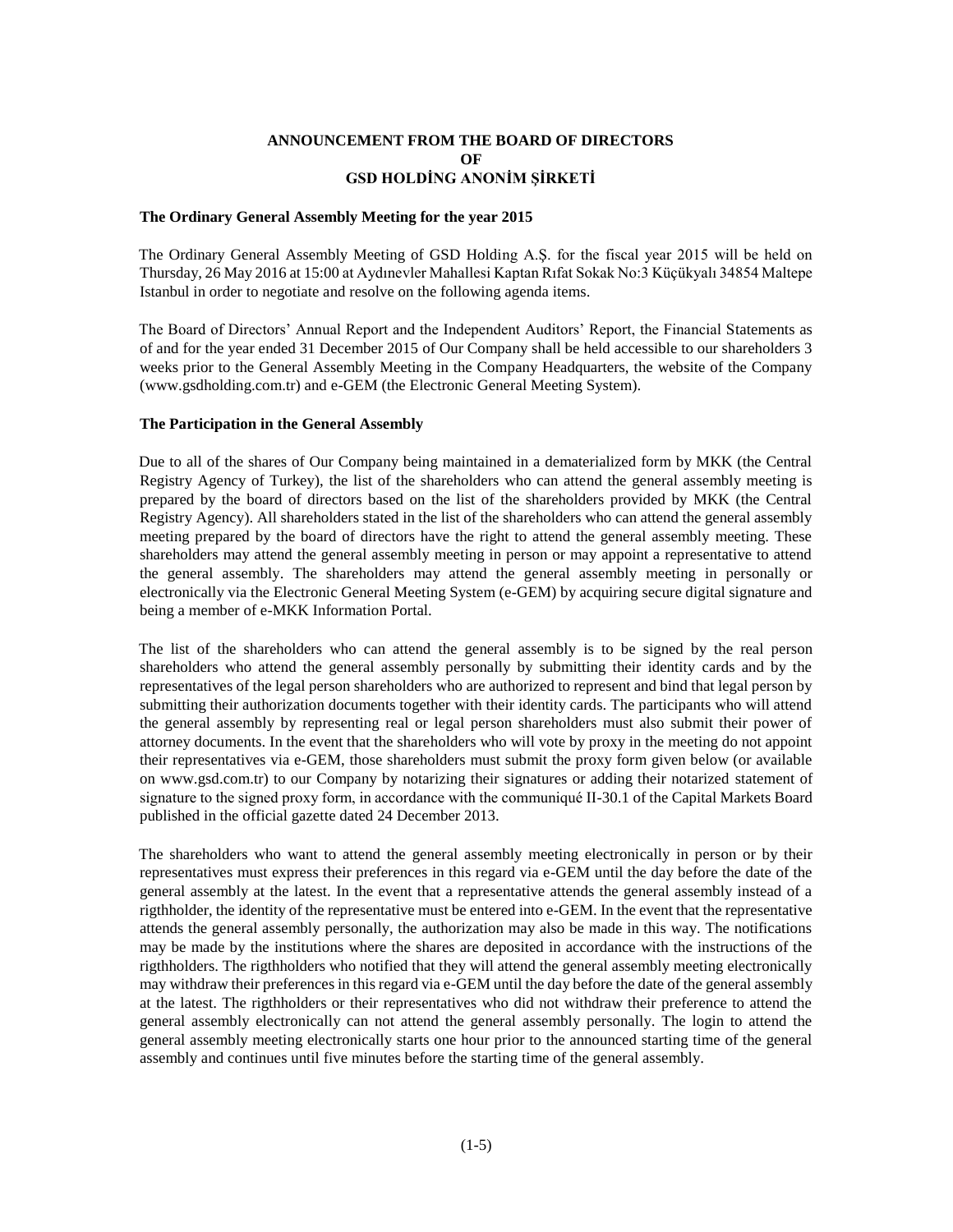#### **GSD HOLDİNG ANONİM ŞİRKETİ**

#### **THE AGENDA FOR THE ORDINARY GENERAL ASSEMBLY MEETING FOR THE YEAR 2015**

- 1. Opening and Forming the Presidential Board of Meeting,
- 2. Reading and discussing the Board of Directors' Annual Report for the year 2015,
- 3. Reading and discussing the Independent Auditors' Report for the year 2015,
- 4. Reading, discussing and voting on the Financial Statements for the year 2015,
- 5. Acquittal of members of the Board of Directors for their activities in 2015,
- 6. Discussing and resolving on the profit appropriation for the year 2015 and the profit distribution from other sources,
- 7. Resolving on the remuneration of the members of the Board of Directors,
- 8. Submitting the appointment of the Independent Audit Firm elected by the Board of Directors to the general assembly for approval,
- 9. Giving information to the shareholders regarding the amount and beneficiaries of all donations and contributions made in the year 2015 in accordance with the donations and grants policy approved by the Company's General Assembly held on 31 May 2012 and the policy changes, if any, and resolving on the upper limit for donations to be made in a financial year,
- 10.Resolving on the profit distribution policy of the Company for the year 2016 and the following years,
- 11.Giving information to the shareholders regarding the guarantees, collaterals and mortgages given by the Company for the third parties and the acquired income or interest in accordance with the Corporate Governance Communiquê numbered II-17.1 published in the Official Gazette dated 3 January 2014,
- 12.In the event that the controlling shareholders, the members of board of directors, the senior executives and their spouses and relatives up to second degree make significant transactions with the Company or its affiliated companies which may lead to a conflict of interest with them, make commercial transactions falling within the field of activities of the Company or its affiliated companies in behalf of themselves or others, enter as a general partner with unlimited liability into a partnership dealing with the same kind of business activities as the Company or its affiliated companies, giving information about transactions carried out in this regard during the year,
- 13.Giving information to the shareholders regarding the principles of remuneration of the members of the board of directors and senior executives and allowing the shareholders who want to present their opinions on this issue to speak,
- 14.Authorization of the members of the Board of Directors to make transactions under the articles 395 and 396 of the Turkish Commercial Code to the general assembly approval,
- 15.Givin information to the shareholders regarding the Share Buy-back Programme prepared by Company through Board of Directors decision dated 29 May 2015 and conglomerated and approved Buy-Back programme on 25 June 2015 for the year 2014 by the General Assembly, with respect to approved Buyback programme regarding repurchased shares GSD Holding A.Ş. and sales of shares of GSD Holding A.S. in Istanbul Stock Exchange (BIST) purchased by GSD Denizcilik Gayrimenkul İnşaat San. ve Tic. A.Ş. before Buy-Back Programme of in accordance with the Communiqué on Share Buy-back (II-22.1) of CMB,
- 16.Wishes and Closing.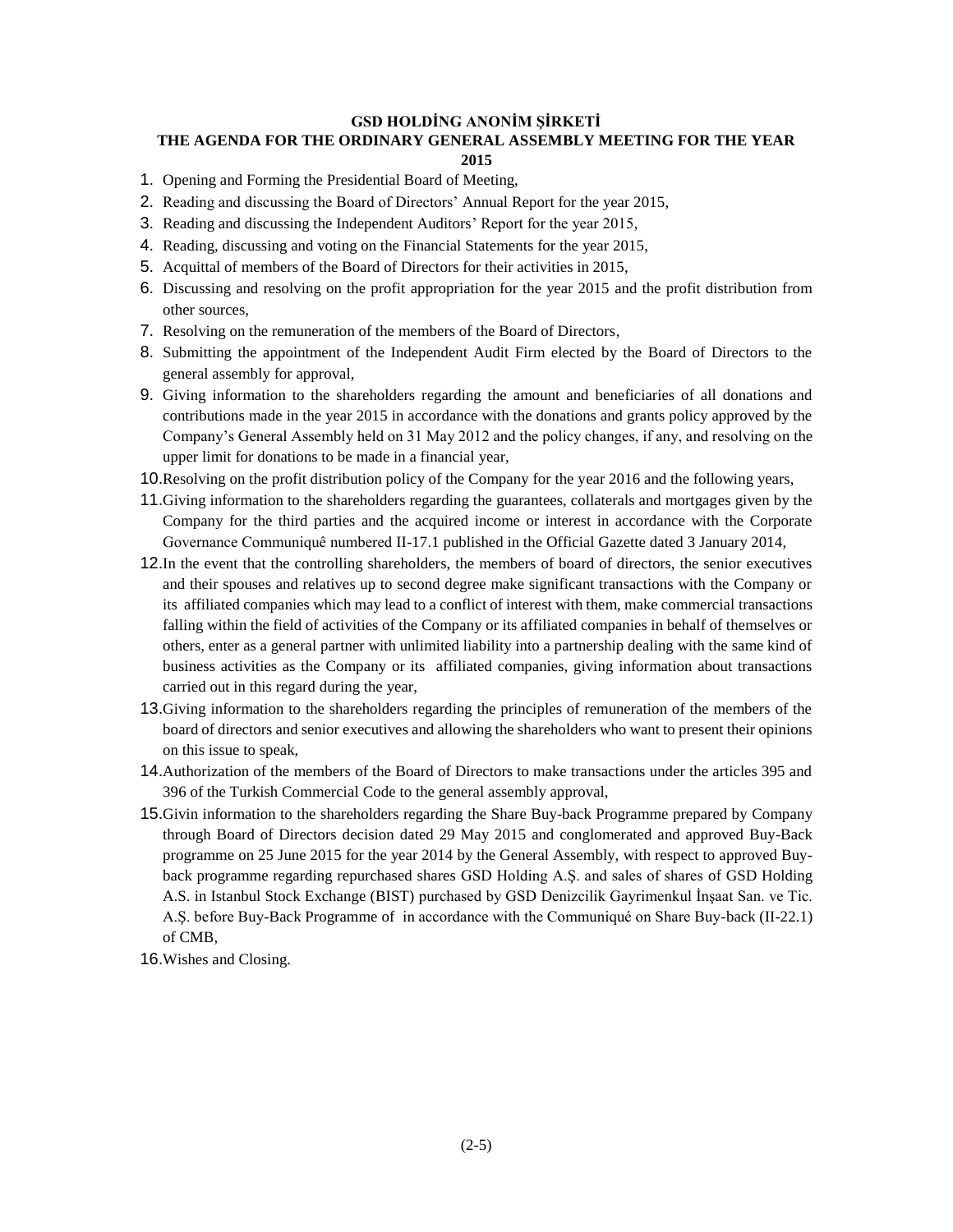## **PROXY FORM FOR THE GENERAL ASSEMBLY MEETING OF GSD HOLDİNG ANONİM ŞİRKETİ**

I hereby appoint \_\_\_\_\_\_\_\_\_\_\_\_\_\_\_\_\_\_\_\_\_\_\_\_\_\_\_\_\_\_\_\_\_\_\_ as my proxy authorized to represent me, to vote and make proposals in line with the views I express herein below and sign the required papers at the Ordinary General Assembly of GSD Holding Anonim Şirketi that will convene on 26 May 2016, Thursday at 15:00 at the address of Aydınevler Mahallesi Kaptan Rıfat Sokak No:3 Küçükyalı 34854 Maltepe Istanbul.

### Proxy (\*)

Name Surname/Trade Name:

T.R. Identification Number/Tax Identification Number, Trade Registry and Number and the Central Registration System Number:

(\*) For foreign national proxies, the equivalents of the aforementioned information must be submitted, if available.

## **A) SCOPE OF THE REPRESENTATION DOCUMENT**

**The scope of the power of attorney must be determined by selecting one of the options (a), (b) or (c) for the sections 1 and 2.** 

## **1.In relation to the Items on the General Assembly Agenda;**

a)The proxy is authorized to vote in line with his own views.

b)The proxy is authorized to vote in line with the recommendations made by the Company management.

c)The proxy is entitled to vote in line with the following instructions.

## **Instructions:**

**When the option (c) is selected by the shareholder, the instructions are given in relation to each agenda item by marking one of the options given next to them (accept or reject) and if the reject option is marked, the statement of oppositions, if any, requested to be recorded in the minutes of the general assembly meeting, are written.** 

| Agenda Items (*)                                                                                                                                                                                                                                                                                                                                                                       | Accept | Reject | <b>Statement of</b><br>Opposition |
|----------------------------------------------------------------------------------------------------------------------------------------------------------------------------------------------------------------------------------------------------------------------------------------------------------------------------------------------------------------------------------------|--------|--------|-----------------------------------|
| 1. Opening and Forming the Presidential Board of Meeting,                                                                                                                                                                                                                                                                                                                              |        |        |                                   |
| 2. Reading and discussing the Board of Directors' Annual Report for the year 2015,                                                                                                                                                                                                                                                                                                     |        |        |                                   |
| 3. Reading and discussing the Independent Auditors' Report for the year 2015,                                                                                                                                                                                                                                                                                                          |        |        |                                   |
| 4. Reading, discussing and voting on the Financial Statements for the year 2015,                                                                                                                                                                                                                                                                                                       |        |        |                                   |
| 5. Acquittal of members of the Board of Directors for their activities in 2015,                                                                                                                                                                                                                                                                                                        |        |        |                                   |
| 6. Discussing and resolving on the profit appropriation for the year 2015 and the profit<br>distribution from other sources,                                                                                                                                                                                                                                                           |        |        |                                   |
| 7. Resolving on the remuneration of the members of the Board of Directors,                                                                                                                                                                                                                                                                                                             |        |        |                                   |
| 8. Submitting the appointment of the Independent Audit Firm elected by the Board of<br>Directors to the general assembly for approval,                                                                                                                                                                                                                                                 |        |        |                                   |
| 9. Giving information to the shareholders regarding the amount and beneficiaries of all<br>donations and contributions made in the year 2015 in accordance with the donations<br>and grants policy approved by the Company's General Assembly held on 31 May<br>2012 and the policy changes, if any, and resolving on the upper limit for donations<br>to be made in a financial year, |        |        |                                   |
| 10. Resolving on the profit distribution policy of the Company for the year 2016 and the<br>following years,                                                                                                                                                                                                                                                                           |        |        |                                   |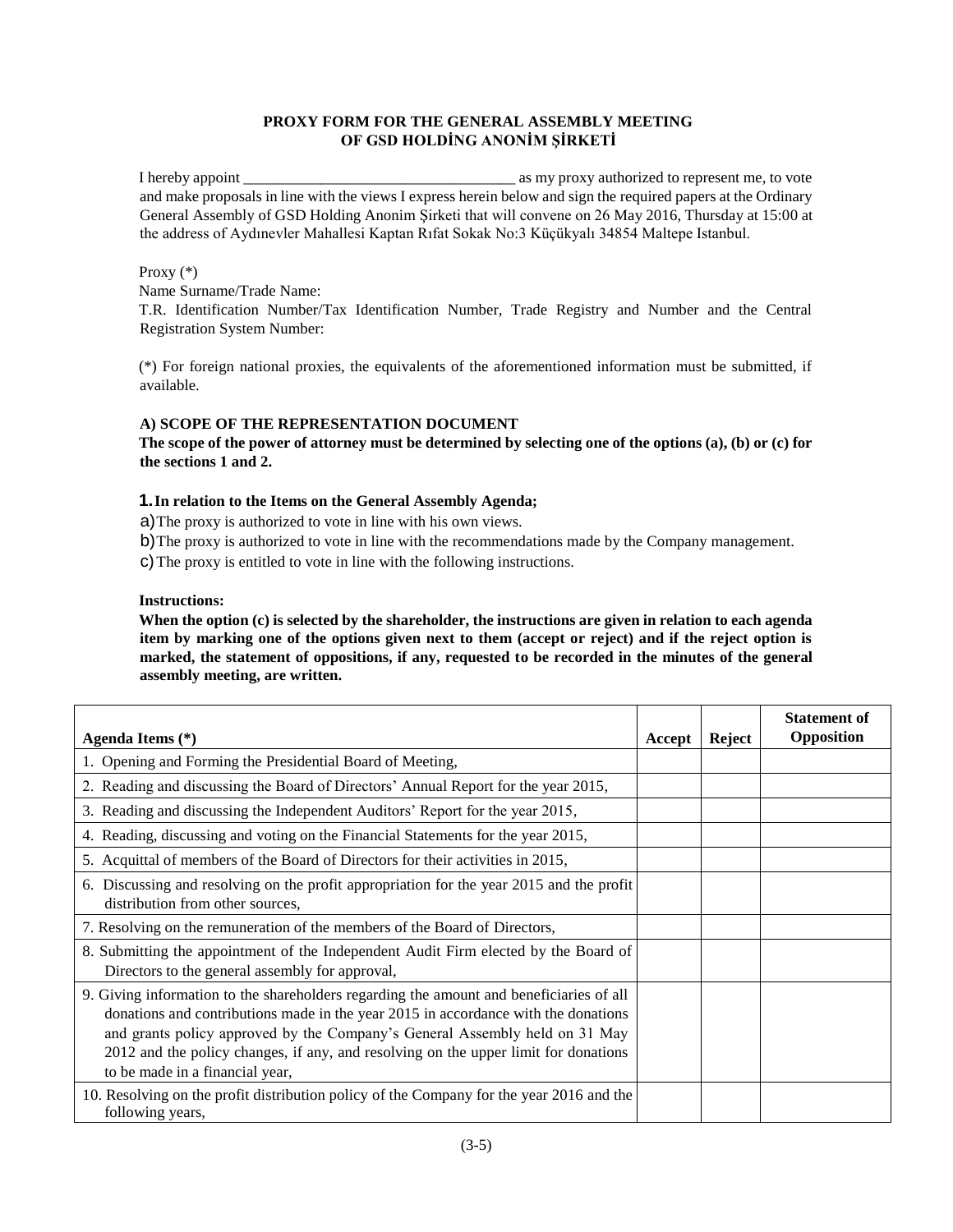| 11. Giving information to the shareholders regarding the guarantees, collaterals and<br>mortgages given by the Company for the third parties and the acquired income or<br>interest in accordance with the Corporate Governance Communiquê numbered II-<br>17.1 published in the Official Gazette dated 3 January 2014,                                                                                                                                                                                                                                                                                                                                                                                                       |  |  |
|-------------------------------------------------------------------------------------------------------------------------------------------------------------------------------------------------------------------------------------------------------------------------------------------------------------------------------------------------------------------------------------------------------------------------------------------------------------------------------------------------------------------------------------------------------------------------------------------------------------------------------------------------------------------------------------------------------------------------------|--|--|
| 12. In the event that the controlling shareholders, the members of board of directors, the<br>senior executives and their spouses and relatives up to second degree make<br>significant transactions with the Company or its affiliated companies which may lead<br>to a conflict of interest with them, make commercial transactions falling within the<br>field of activities of the Company or its affiliated companies in behalf of themselves<br>or others, enter as a general partner with unlimited liability into a partnership dealing<br>with the same kind of business activities as the Company or its affiliated companies,<br>giving information about transactions carried out in this regard during the year, |  |  |
| 13. Giving information to the shareholders regarding the principles of remuneration of<br>the members of the board of directors and senior executives and allowing the<br>shareholders who want to present their opinions on this issue to speak,                                                                                                                                                                                                                                                                                                                                                                                                                                                                             |  |  |
| 14. Authorization of the members of the Board of Directors to make transactions under<br>the articles 395 and 396 of the Turkish Commercial Code,                                                                                                                                                                                                                                                                                                                                                                                                                                                                                                                                                                             |  |  |
| 15. Givin information to the shareholders regarding the Share Buy-back Programme<br>prepared by Company through Board of Directors decision dated 29 May 2015 and<br>conglomerated and approved Buy-Back programme on 25 June 2015 for the year<br>2014 by the General Assembly, with respect to approved Buy-back programme<br>regarding repurchased shares GSD Holding A.Ş. and sales of shares of GSD Holding<br>A.S. in Istanbul Stock Exchange (BIST) purchased by GSD Denizcilik Gayrimenkul<br>Insaat San. ve Tic. A.S. before Buy-Back Programme of in accordance with the<br>Communiqué on Share Buy-back (II-22.1) of CMB,                                                                                          |  |  |
| 16. Wishes and Closing.                                                                                                                                                                                                                                                                                                                                                                                                                                                                                                                                                                                                                                                                                                       |  |  |

 **(\*) The items on the agenda of the General Assembly are stated one by one. If the minorities have a draft resolution, it is specified separately to enable voting by proxy.** 

### **2. The special instructions with regard to the other matters which may arise during the meeting and especially exercising the minority rigths:**

- a) The proxy is authorized to vote in line with his own views.
- b) The proxy is not authorized to vote with regard to these matters.
- c) The proxy is entitled to vote in line with the following instructions.

**SPEACIAL INSTRUCTIONS**. (Special instructions by the shareholder to the proxy, if any, are provided here.)

 **B) The shareholders determines the shares they wish to be represented by their proxies by selecting one of the following options.**

 **1. I approve that my following shares detailed below shall be represented by the proxy.**

- a) Group:
- b) Number-Nominal value:
- c) Whether they have any privilege with regard to voting rights:
- d) The proportion to the total shares/voting rights held by the shareholder:

 **2. I approve that all of my shares stated in the list of the shareholders who can attend the general assembly meeting provided by MKK (the Central Registry Agency) one day prior to the general assembly meeting shall be represented by the proxy.**